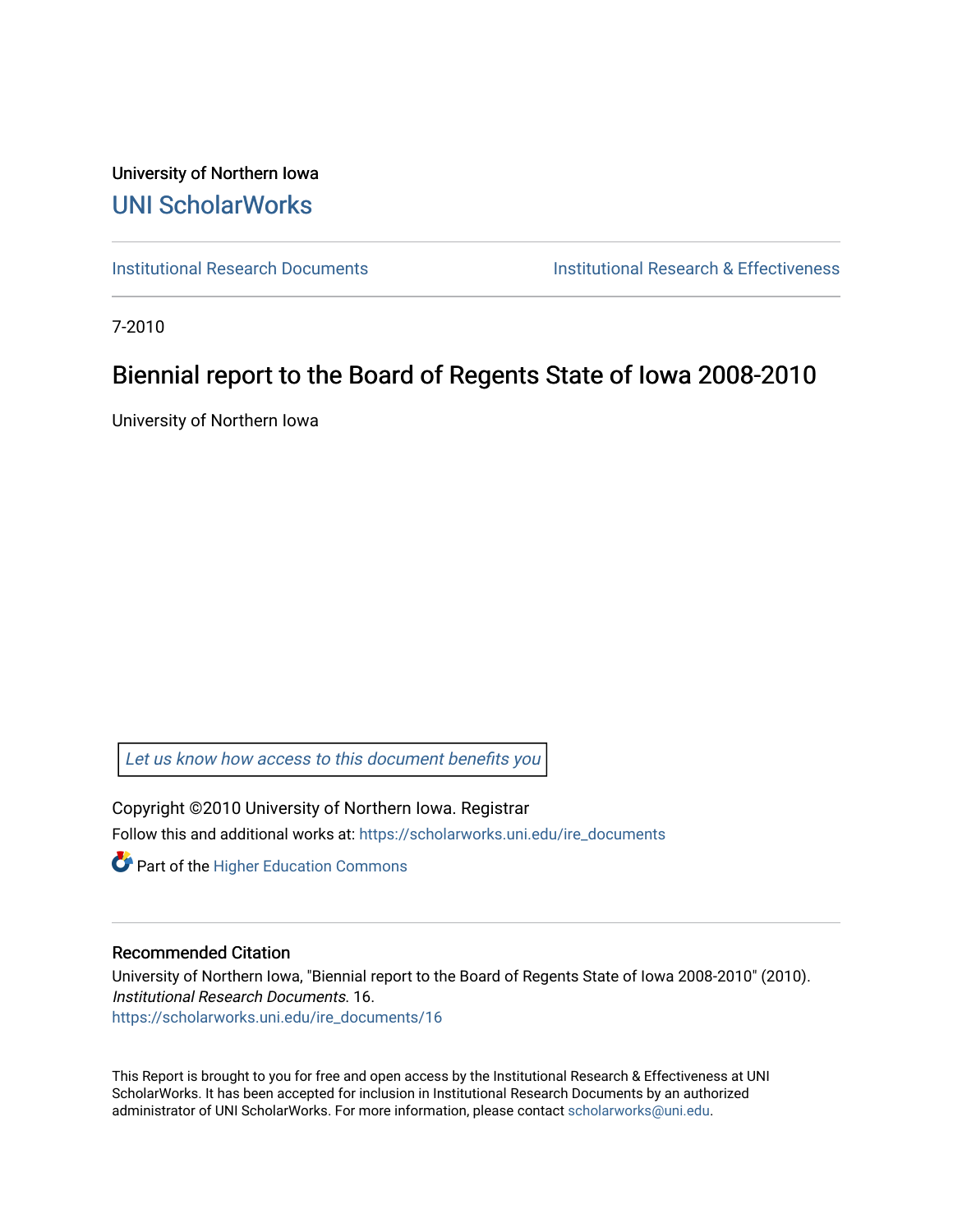# **UNIVERSITY OF NORTHERN IOWA**

 BIENNIAL REPORT TO THE BOARD OF REGENTS STATE OF IOWA 2008-2010

 **PHILIP L. PATTON UNIVERSITY REGISTRAR JULY 2010**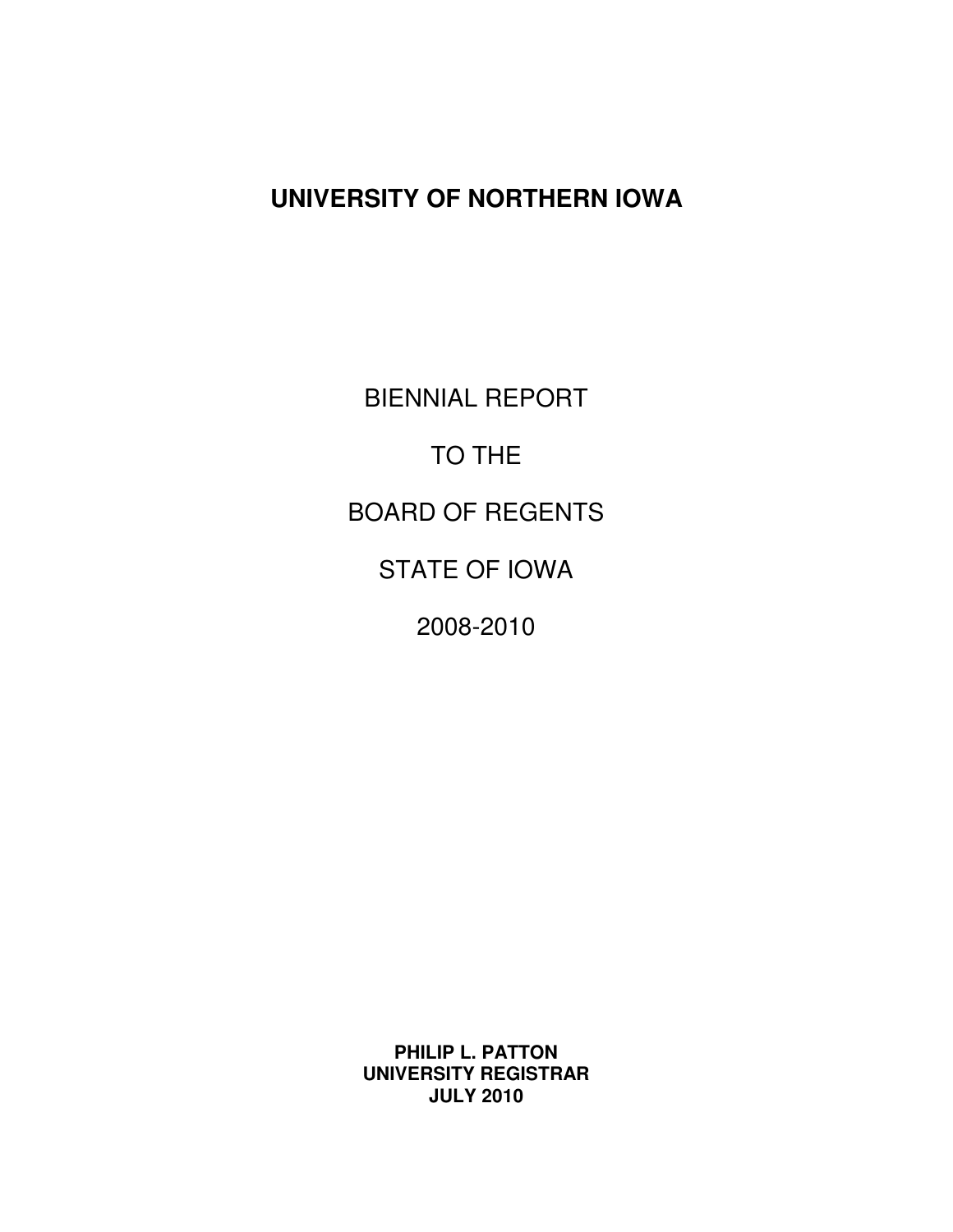# **CUMULATIVE ENROLLMENT 2008/2009**

## A Summary of Different Individuals Enrolled During the Year

|                                                                                                                                                                              |                                                                               | 2008/09 | Academic Year<br><b>Fall &amp; Spring Semesters</b> |       |      |       | <b>Full Year</b><br>Summer 2008<br>Fall & Spring 2008/09 |  |
|------------------------------------------------------------------------------------------------------------------------------------------------------------------------------|-------------------------------------------------------------------------------|---------|-----------------------------------------------------|-------|------|-------|----------------------------------------------------------|--|
|                                                                                                                                                                              |                                                                               | Men     | Women                                               | Total | Men  | Women | Total                                                    |  |
|                                                                                                                                                                              | Grand total of all students*                                                  |         |                                                     |       | 6785 | 10173 | 16958                                                    |  |
|                                                                                                                                                                              | Total of all students of college grade                                        |         |                                                     |       | 6604 | 9992  | 16596                                                    |  |
| I.                                                                                                                                                                           | All students in residence of college grade                                    | 5953    | 8517                                                | 14470 | 6488 | 9822  | 16310                                                    |  |
|                                                                                                                                                                              | <b>Graduate Students</b>                                                      | 752     | 1703                                                | 2455  | 960  | 2216  | 3176                                                     |  |
|                                                                                                                                                                              | <b>Undergraduate Students</b>                                                 | 5201    | 6814                                                | 12015 | 5528 | 7606  | 13134                                                    |  |
| *Students not in residence of college grade<br>116<br>170<br>286<br>Ш.<br>*Duplicates subtracted from students in residence - Guided Independent Study (correspondence) only |                                                                               |         |                                                     |       |      |       |                                                          |  |
|                                                                                                                                                                              | #Guided Independent Study (Correspondence) Students                           |         |                                                     |       | 176  | 308   | 484                                                      |  |
|                                                                                                                                                                              | #Extension Classes                                                            |         |                                                     |       | 750  | 2360  | 3110                                                     |  |
|                                                                                                                                                                              | #Duplicates Not Subtracted                                                    |         |                                                     |       |      |       |                                                          |  |
|                                                                                                                                                                              | III. Students in residence, not of college grade<br>(Price Laboratory School) |         |                                                     |       | 181  | 181   | 362                                                      |  |

\*Duplicates subtracted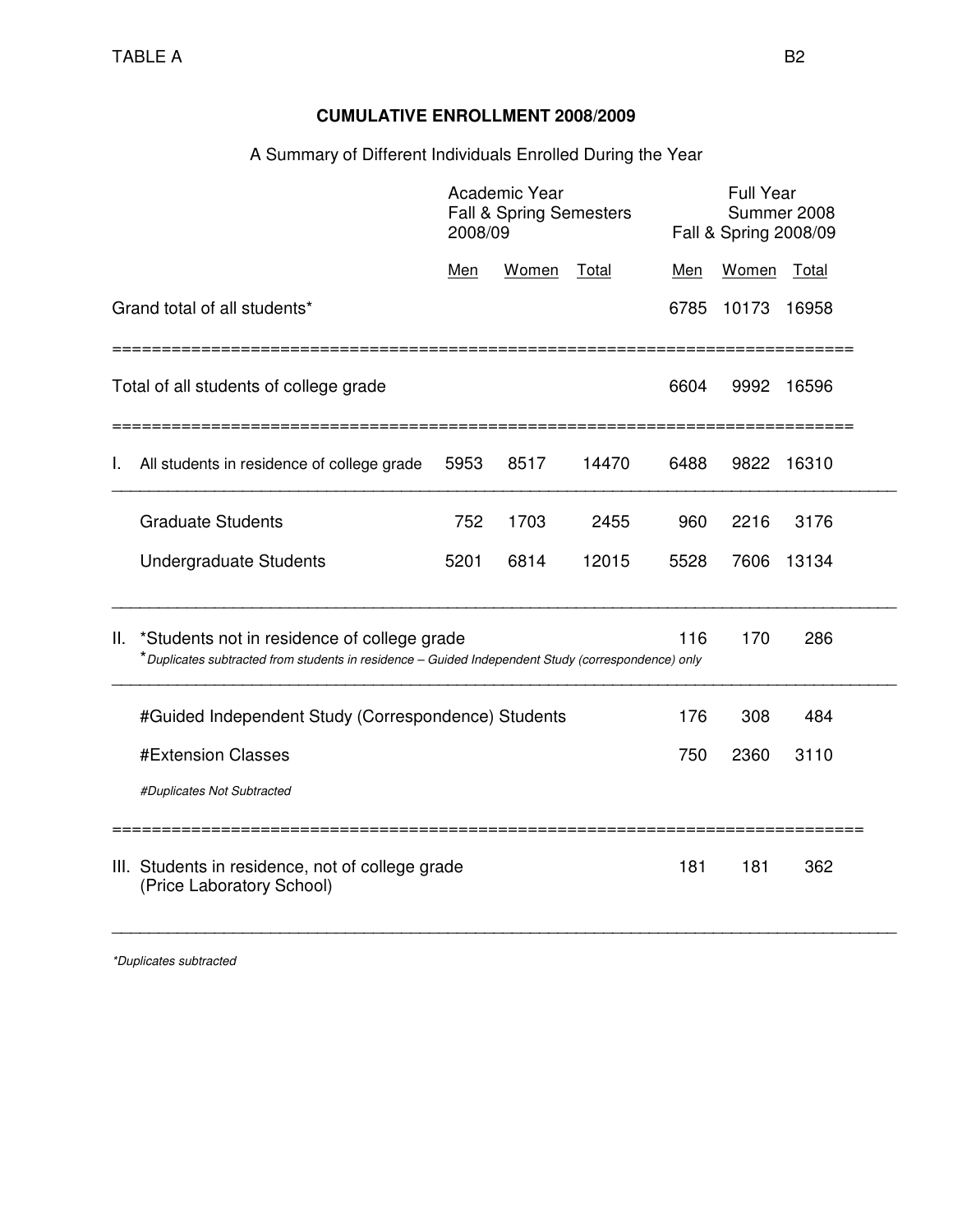# **CUMULATIVE ENROLLMENT 2009/10**

# A Summary of Different Individuals Enrolled During the Year

|    |                                                                                                                                                   | 2009/10 | Academic Year<br>Fall & Spring Semesters |       | <b>Full Year</b> | Summer 2009<br>Fall & Spring 2009/10 |       |
|----|---------------------------------------------------------------------------------------------------------------------------------------------------|---------|------------------------------------------|-------|------------------|--------------------------------------|-------|
|    |                                                                                                                                                   | Men     | Women                                    | Total | Men              | Women                                | Total |
|    | Grand total of all students*                                                                                                                      |         |                                          |       | 6873             | 10312                                | 17185 |
|    | Total of all students of college grade                                                                                                            |         |                                          |       | 6696             | 10129                                | 16825 |
| I. | All students in residence of college grade                                                                                                        | 6057    | 8555                                     | 14612 | 6611             | 9967                                 | 16578 |
|    | <b>Graduate Students</b>                                                                                                                          | 755     | 1710                                     | 2465  | 997              | 2390                                 | 3387  |
|    | Undergraduate Students                                                                                                                            | 5302    | 6845                                     | 12147 | 5614             | 7577                                 | 13191 |
| Ш. | *Students not in residence of college grade<br>*Duplicates subtracted from students in residence - Guided Independent Study (correspondence) only |         |                                          |       | 85               | 162                                  | 247   |
|    | #Guided Independent Study (Correspondence) Students                                                                                               |         |                                          |       | 151              | 286                                  | 437   |
|    | #Extension Classes                                                                                                                                | 732     | 2270                                     | 3002  |                  |                                      |       |
|    | #Duplicates Not Subtracted                                                                                                                        |         |                                          |       |                  |                                      |       |
|    | III. Students in residence, not of college grade<br>(Price Laboratory School)                                                                     |         |                                          |       | 177              | 183                                  | 360   |

\_\_\_\_\_\_\_\_\_\_\_\_\_\_\_\_\_\_\_\_\_\_\_\_\_\_\_\_\_\_\_\_\_\_\_\_\_\_\_\_\_\_\_\_\_\_\_\_\_\_\_\_\_\_\_\_\_\_\_\_\_\_\_\_\_\_\_\_\_\_\_\_\_\_\_\_\_\_\_\_\_\_\_\_\_

\*Duplicates subtracted

 $\overline{\phantom{a}}$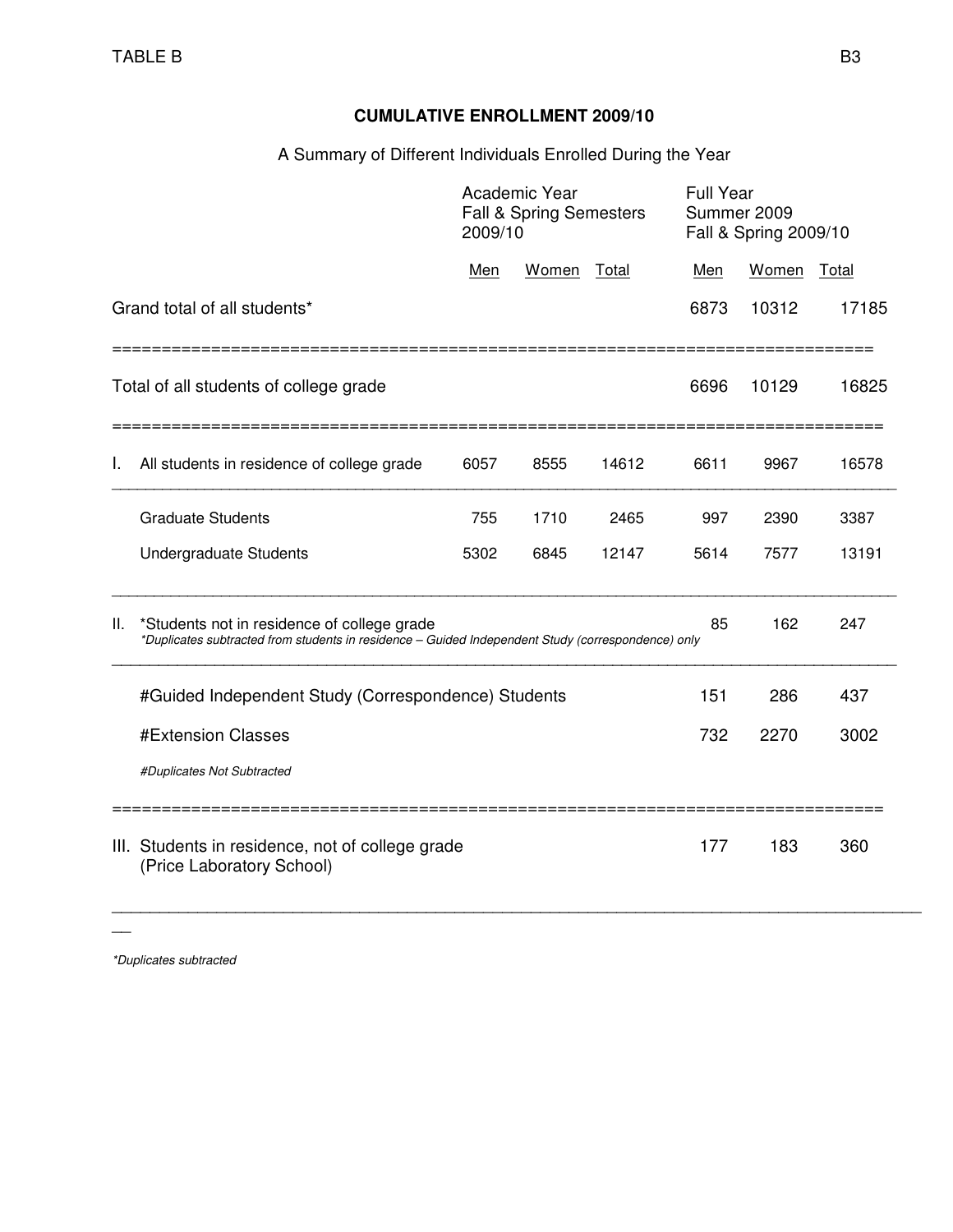### **RESIDENCE ENROLLMENT BY SESSIONS**

 Counted at the end of the second week of the semester and the final enrollment of the summer session

#### College Grade Only

|                      | Men  | Women | <b>Total</b> |  |
|----------------------|------|-------|--------------|--|
| Summer Session 2008  | 1714 | 3458  | 5172         |  |
| Fall Semester 2008   | 5380 | 7528  | 12908        |  |
| Spring Semester 2009 | 5026 | 7043  | 12069        |  |
|                      |      |       |              |  |
| Summer Session 2009  | 1768 | 3817  | 5585         |  |
| Fall Semester 2009   | 5493 | 7587  | 13080        |  |
| Spring Semester 2010 | 5145 | 7072  | 12217        |  |
|                      |      |       |              |  |

TABLE D

### **FULL-TIME EQUIVALENCY ENROLLMENT**

\_\_\_\_\_\_\_\_\_\_\_\_\_\_\_\_\_\_\_\_\_\_\_\_\_\_\_\_\_\_\_\_\_\_\_\_\_\_\_\_\_\_\_\_\_\_\_\_\_\_\_\_\_\_\_\_\_\_\_\_\_\_\_\_\_\_\_\_\_\_\_\_\_\_\_\_\_\_\_\_\_\_\_\_\_

Computation is based upon an agreement between the three state universities and the Board of Regents, State of Iowa. The total hours for which all students are enrolled at the end of the second week (effective Fall 2004) of Fall and Spring semesters and the final enrollment of the summer session are determined. These are added together to determine the total hours for the year. Undergraduate hours are divided by 30 and graduate hours by 18 to determine a full-time equivalent.

|                  |          | Academic Year | <b>Full Year</b> |            |  |
|------------------|----------|---------------|------------------|------------|--|
|                  | Semester | Full-time     | Semester         | Full-time  |  |
|                  | Hours    | Equivalent    | <b>Hours</b>     | Equivalent |  |
| 2008/09          |          |               |                  |            |  |
| Undergraduates   | 288,746  | 9625          | 311,137          | 10,371     |  |
| <b>Graduates</b> | 23,856   | 1,325         | 31,213           | 1,734      |  |
|                  | 312,602  | 10,950        | 342,350          | 12,105     |  |
| 2009/10          |          |               |                  |            |  |
| Undergraduates   | 294,187  | 9,806         | 316,540          | 10,551     |  |
| <b>Graduates</b> | 24,134   | 1,341         | 31,800           | 1,767      |  |
|                  | 318,321  | 11,147        | 348,340          | 12,318     |  |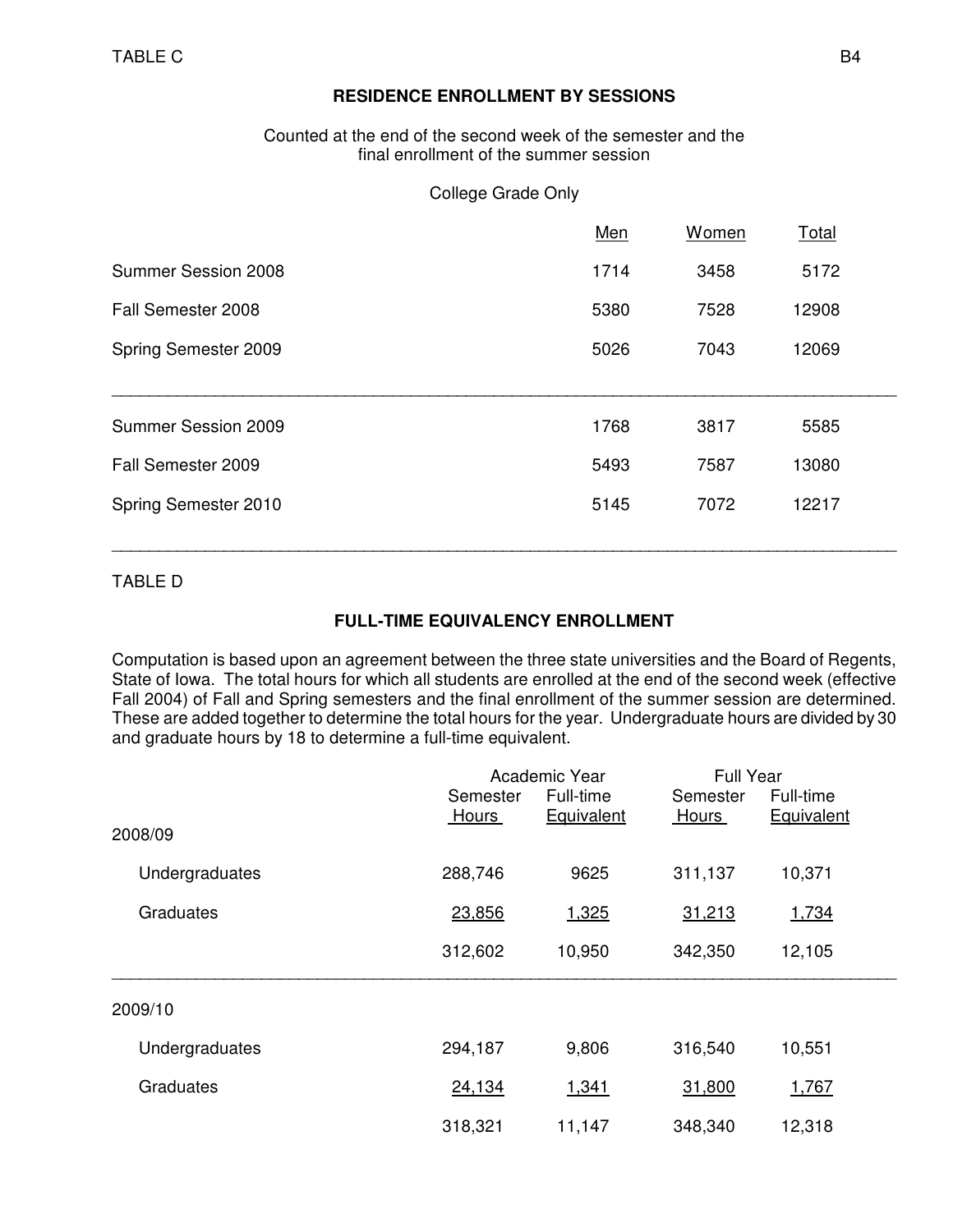### **DEGREES AWARDED**

|                                                                                                                                                                                                                                                                                                                                                                                                                                                                                                                                                                                                                                                                                                                                                    | 1906-2010                                                                                                                                             | 2008-09                                                                                                                                               | 2009-10                                                                                                                                                    |
|----------------------------------------------------------------------------------------------------------------------------------------------------------------------------------------------------------------------------------------------------------------------------------------------------------------------------------------------------------------------------------------------------------------------------------------------------------------------------------------------------------------------------------------------------------------------------------------------------------------------------------------------------------------------------------------------------------------------------------------------------|-------------------------------------------------------------------------------------------------------------------------------------------------------|-------------------------------------------------------------------------------------------------------------------------------------------------------|------------------------------------------------------------------------------------------------------------------------------------------------------------|
| All Degrees of Collegiate Grade                                                                                                                                                                                                                                                                                                                                                                                                                                                                                                                                                                                                                                                                                                                    | 118,698                                                                                                                                               | 2,751                                                                                                                                                 | 2,934                                                                                                                                                      |
| Degrees now being offered:                                                                                                                                                                                                                                                                                                                                                                                                                                                                                                                                                                                                                                                                                                                         |                                                                                                                                                       |                                                                                                                                                       |                                                                                                                                                            |
| Doctor of Industrial Technology (1978-)<br>Doctor of Education (1986-)<br>Specialist in Education (1961-)<br>Specialist (1970-2006)<br>Master of Arts in Education (1952-)<br>Master of Arts (1965-)<br>Master of Accounting (2002-)<br>Master of Business Administration (1976-)<br>Master of Music (1977-)<br>Master of Philosophy (1991-1993)<br>Master of Public Policy (1991-)<br>Master of Science (1994-)<br>Master of Social Work (2002-)<br>Professional Science Master's (2006-)<br>Bachelor of Arts-Teaching (1933-)<br>Bachelor of Arts-Liberal Arts (1962-)<br>Bachelor of Technology (1970-1996)<br>Bachelor of Music (1970-)<br>Bachelor of Fine Arts (1978-)<br>Bachelor of Liberal Studies (1976-)<br>Bachelor of Science (1986-) | 93<br>188<br>306<br>7<br>6,046<br>7,946<br>163<br>869<br>289<br>3<br>125<br>198<br>257<br>43<br>42,843<br>51,796<br>771<br>799<br>326<br>446<br>1,281 | 1<br>9<br>$\,6\,$<br>0<br>99<br>204<br>36<br>42<br>14<br>$\mathbf 0$<br>10 <sup>1</sup><br>16<br>27<br>19<br>433<br>1,715<br>0<br>22<br>3<br>19<br>76 | $\overline{2}$<br>18<br>6<br>$\mathbf 0$<br>147<br>243<br>29<br>40<br>24<br>$\mathbf 0$<br>4<br>15<br>40<br>19<br>500<br>1,701<br>0<br>27<br>8<br>27<br>84 |
| Discontinued Degrees*                                                                                                                                                                                                                                                                                                                                                                                                                                                                                                                                                                                                                                                                                                                              |                                                                                                                                                       |                                                                                                                                                       |                                                                                                                                                            |
| Bachelor of Arts in Education (1906-1933)<br>Bachelor of Science in Education (1907-1933)<br>Bachelor of Science in Special Lines (1933-1941)                                                                                                                                                                                                                                                                                                                                                                                                                                                                                                                                                                                                      | 2,886<br>487<br>485                                                                                                                                   |                                                                                                                                                       |                                                                                                                                                            |

\*Degrees offered before 1906 were not based upon four years of college after graduation from an accredited high school and are not included as standard degrees.

\*\*Awarded to holders of a baccalaureate, but not necessarily based on a fifth year of study.

Master of Didactics (1905-1930)\*\*

Bachelor of Science<br>
Master of Didactics (1905-1930)\*\*<br>
43

Diplomas issued by the Iowa State Normal School have never been fully analyzed to determine the number which were issued of college grade. From 1909-1954, Iowa State Teachers College awarded 14,689 diplomas based on two or more years of standard college work. The last of these curricula was discontinued in 1954.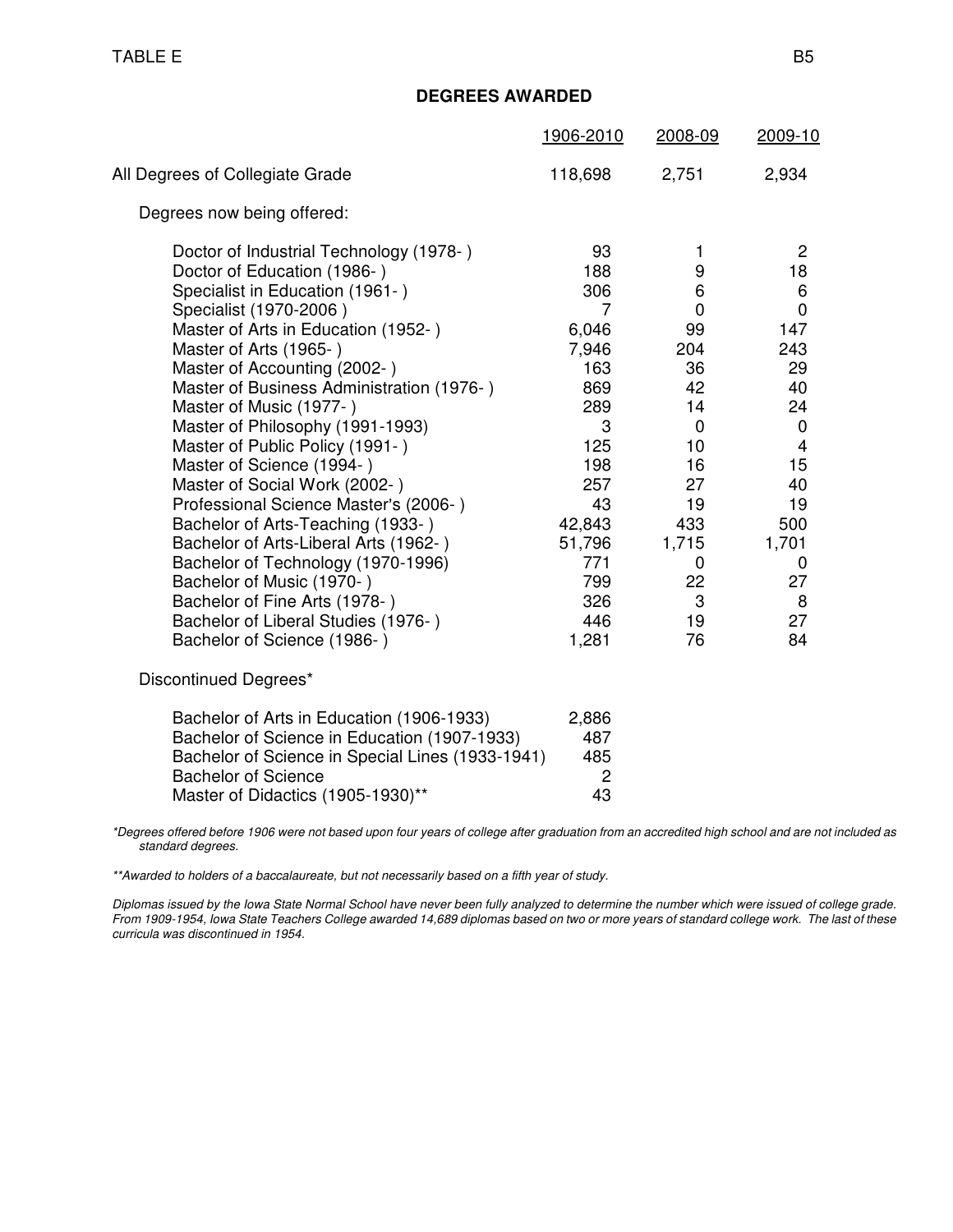| <b>PROGRAM CERTIFICATES AWARDED</b>                                                                 |                              |         |                         |
|-----------------------------------------------------------------------------------------------------|------------------------------|---------|-------------------------|
|                                                                                                     | <u>1975-10</u>               | 2008-09 | 2009-10                 |
| Adv. Studies: Educational Leadership: Principalship (2000-)                                         | 73                           | 10      | 17                      |
| Adv. Studies: Educational Leadership: Superintendency (2000-)                                       | 84                           | 9       | 2                       |
| Advanced Studies in Educ. Admin. (1991-1998)                                                        | 57                           | 0       | 0                       |
| Advanced Studies in Educ. Leadership (1998-2000)                                                    | 19                           | 0       | 0                       |
| Aquatics Specialization (2006-)<br>Artist Diploma I (2002-)                                         | 4<br>3                       | 3<br>0  | 1<br>0                  |
| Artist Diploma II (2002-)                                                                           | 1                            | 0       | 0                       |
| Cartography & Geographic Info Systems (1982-)                                                       | 185                          | 6       | 12                      |
| Computer Applications (1996-)                                                                       | 135                          | 6       | 22                      |
| Conflict Resolution (1994-)<br>Continuous Quality Improvement (2006-)                               | 67<br>1                      | 14<br>0 | 8<br>1                  |
| Criminology (2002-2010)                                                                             | 1                            | 0       | 0                       |
| Entrepreneurship (2004-)                                                                            | 25                           | 8       | 10                      |
| Environmental Health (2002-)                                                                        | 10<br>5                      | 1<br>1  | 0<br>0                  |
| Financial Analysis (2002-)<br>Gerontology (1980-2008)                                               | 109                          | 0       | 0                       |
| Global Health (2000-2004)                                                                           | 25                           | 0       | 0                       |
| Global Health & Health Disparities (2006-)                                                          | 15                           | 5       | 0                       |
| Global Health/Culturally Comp Health Care (2004-)<br>Industrial & Organizational Psychology (2004-) | 13<br>91                     | 0<br>23 | 0<br>28                 |
| International Business (1990-2008)                                                                  | 365                          | 12      | $\overline{\mathbf{c}}$ |
| International Business Culture and Language (2008-)                                                 | 3                            | 0       | 3                       |
| International Commerce (1983-)                                                                      | 7                            | 0       | 0                       |
| International Peace and Security (2008-)<br>Latin American Studies (1976-1996)                      | 1<br>$\overline{c}$          | 0<br>0  | 1<br>0                  |
| Leadership Development (1991-1996)                                                                  | 18                           | 0       | 0                       |
| Leadership Foundations (2000-)                                                                      | 3                            | 0       | 3                       |
| Long Term Care (1998-2008)                                                                          | $\mathbf{1}$                 | 0       | 0                       |
| Marketing Research & Consulting (2000-)<br>Modern Languages                                         | 14                           | 3       | 0                       |
| French, Bilingual (1975-1998)                                                                       | 12                           | 0       | 0                       |
| French Language Studies (1998-)                                                                     | 21                           | 1       | 0                       |
| German, Bilingual (1990-1998)                                                                       | $\mathbf{1}$                 | 0       | 0                       |
| German Language Studies (1998-)<br>Portuguese, Bilingual (1985-1998)                                | 20<br>29                     | 1<br>0  | 1<br>0                  |
| Portuguese Language Studies (1998-)                                                                 | 11                           | 0       | 0                       |
| Portuguese Studies (2000-)                                                                          | 11                           | 1       | 2                       |
| Russian, Bilingual (1985-1998)                                                                      | 3                            | 0       | 0                       |
| Russian Language Studies (1998-)<br>Spanish, Bilingual (1975-1998)                                  | $\overline{c}$<br>58         | 0<br>0  | 0<br>0                  |
| Spanish Language Studies (1998-)                                                                    | 59                           | 2       | 1                       |
| Hispanic & Portuguese Studies (2002-)                                                               | 1                            | 0       | 0                       |
| Spanish for Special Purposes (2004-)                                                                | 1                            | 0       | 0                       |
| Translation, French (1975-2010)<br>Translation, German (1975-2010)                                  | $\overline{\mathbf{c}}$<br>3 | 0<br>0  | 0<br>0                  |
| Translation, Spanish (1975-)                                                                        | 63                           | 6       | 3                       |
| Non-Profit Management & American Humanics (2006-)                                                   | 25                           | 0       | 14                      |
| Nursing Home Administration (1994-1998)<br>Outdoor Pursuits (1998-2000)                             | 4<br>6                       | 0<br>0  | 0<br>0                  |
| Outdoor Recreation (2000-)                                                                          | 20                           | 0       | 0                       |
| Psychology of Employee Development (2008-2010)                                                      | 1                            | 0       | 1                       |
| Public History (2002-)                                                                              | 18                           | 4       | 2                       |
| Public Speaking (2000-2010)<br>School-Age Care Leadership (2003-)                                   | 1<br>141                     | 0<br>10 | 0<br>11                 |
| Skills in Social Research (1987-)                                                                   | 5                            | 0       | 0                       |
| Social Work (1990-)                                                                                 | 1,769                        | 70      | 46                      |
| Social Identities, Inequalities, and Intersectionalities (2008-2010)                                | 4                            | 1       | 3                       |
| Sociology of Inequality (2010-)<br>Sociology of Family and Life Course (2010-)                      | 1<br>2                       | 0<br>0  | 1<br>2                  |
| Sociology of Race/Ethnicity and Immigration (2010-)                                                 | 2                            | 0       | 2                       |
| State and Local Government (2008-)                                                                  | 4                            | 0       | 4                       |
| Substance Abuse Counseling (1984-)                                                                  | 121                          | 10      | 6                       |
| Training and Development in Business (1983-2010)<br>Tourism (1994-)                                 | 147<br>197                   | 3<br>5  | 5<br>3                  |
| Women's and Gender Studies (2008-)                                                                  | 4                            | 0       | 4                       |
| Youth Agency Administration (1990-2006)                                                             | 43                           | 0       | 0                       |
| Youth Development in Religious Settings (2002-2010)                                                 | 8                            | 0       | 1                       |
| Totals                                                                                              | 4157                         | 215     | 222                     |
|                                                                                                     |                              |         |                         |